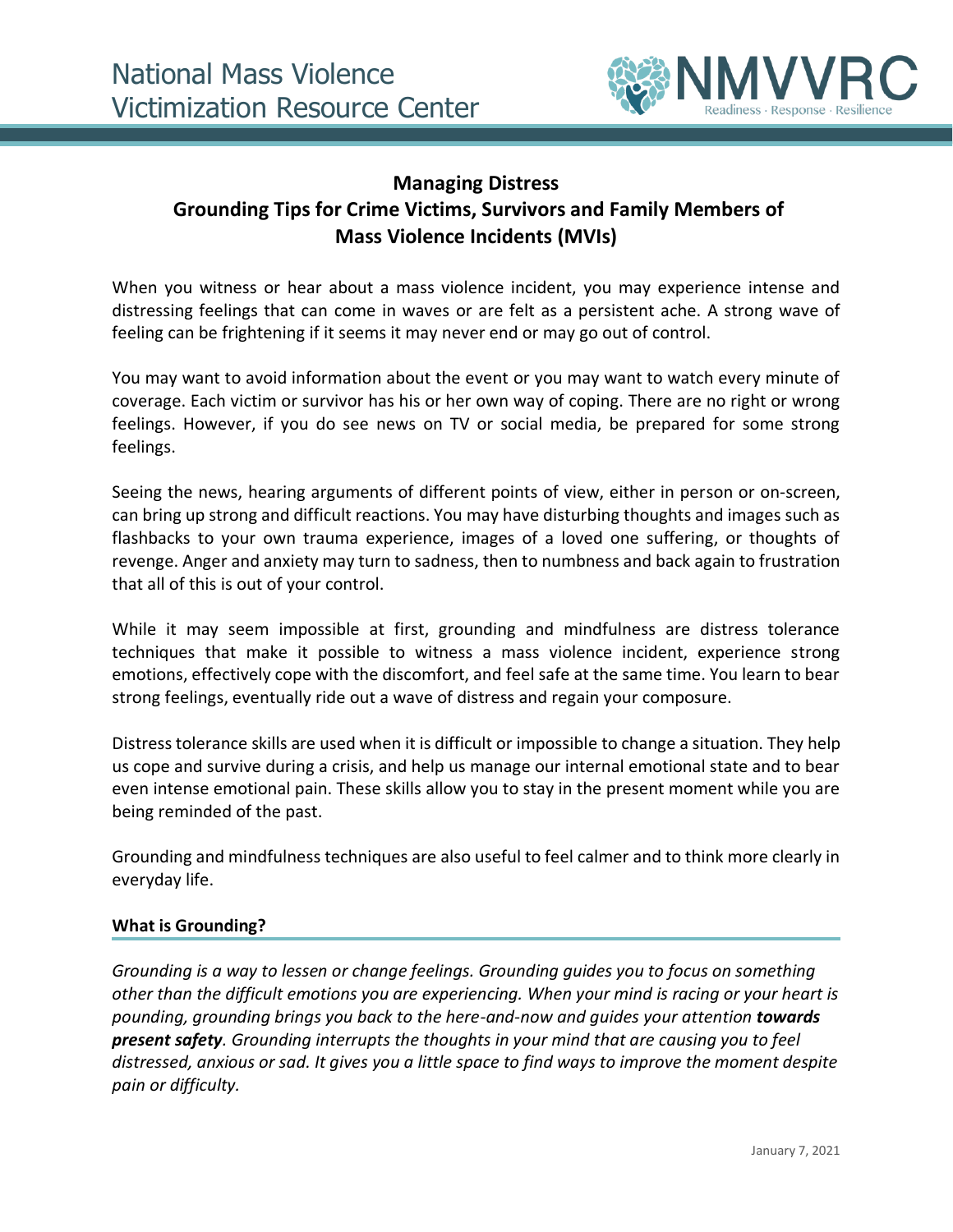*To be grounded is to feel the world around you moment to moment. For example, take a moment right now to feel your feet on the floor and your seat in the chair. That awareness of physical sensation is one type of grounding.* 

*You may also think of grounding as centering, distracting, creating a safe place, or healthy detachment. Although grounding does not solve the problem that is contributing to your unpleasant emotions, it does provide a temporary way to gain control over your feelings and prevent things from getting worse. Grounding anchors you, gives you a chance to calm down, and allows you to eventually return and address the problem that is causing the painful emotions to begin with.* 

*Grounding can be done anytime, anywhere, as a way to self-soothe, relax and use your full senses to feel more at peace. You may need to 'turn your mind' many times. Be persistent.*

## **How does meditation support grounding skills?**

While grounding can be applied to any situation throughout the day, meditation is usually practiced for a specific amount of time, from ten to twenty minutes or more. By taking regular time to meditate and practice mindfulness of breathing or thoughts, your skills build up and are more available during times of crisis.

#### **The Importance of Practice**

Like any new skill, it is best to practice grounding ahead of time. That way you can go into a difficult situation with greater confidence and calm.

If you expect to be in a challenging situation, sit quietly and deliberately imagine what might happen and how you want to respond. This way, you face the anticipated stressful situation on your own terms, with a powerful sense of control.

Once you have learned and practiced these techniques, you will gradually learn to stay grounded in the middle of difficult conversations or other stressful moments

Check out the techniques below. Practice each one a few times. Maybe different ones can help you at different times; with practice, you will discover the technique(s) that work best for you.

You can also ask friends what they do to stay grounded and be mindful, and share what works. On the actual day, take a note card where you have written down which techniques you want to use.

**Remember, if the technique is not immediately helpful, repeat or shift the technique. Be patient. Let time pass.** It may take several minutes to let the emotion fade. Grounding yourself isn't always easy. It may take some time before the techniques work well for you, but don't give up on them.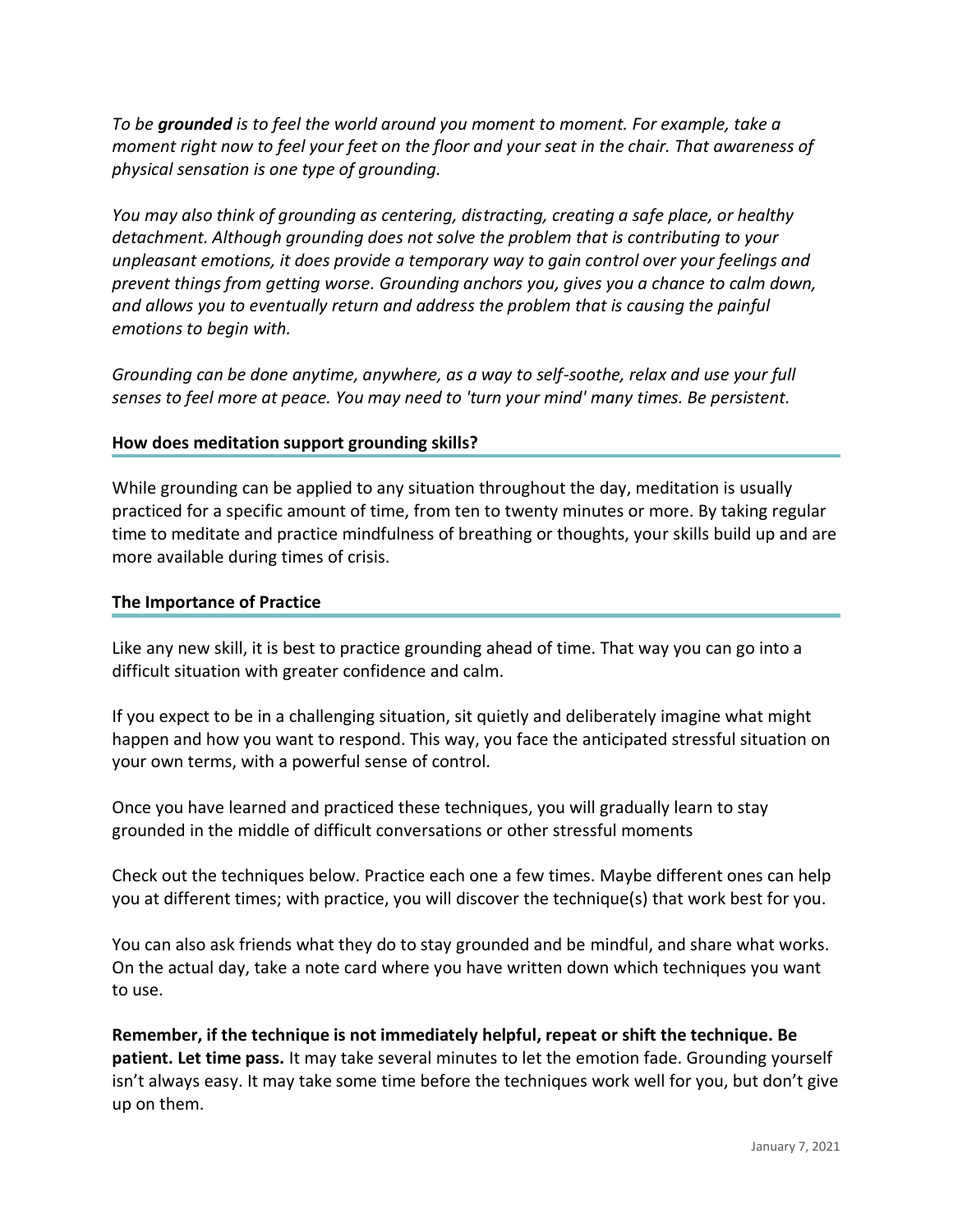Once you have calmed down and your mind stops racing, you will be able to think more clearly.

## **Grounding Techniques**

*As you read through the examples and begin to practice them, note the ones you like the best.*

*The important idea in grounding is to zero in on small details and sensations. This takes you out of thinking and reacting and into your immediate surroundings or physical experience.*

- Slow deep breathing
	- $\circ$  This important exercise slows the heart rate and tells the whole body to "slow down." Racing thoughts tend to slow down as well. It's simple. Take a slow deep breath in through the nose and hold it. Then slowly breathe out through the mouth. Keep breathing slowly, gradually increasing the time of the inhale up to a count of five seconds. Notice the turning of the breath, that brief pause at the top. Breathe out for another count of five seconds, relaxing as you exhale. After several of these long deep breaths, return to your normal breathing. Continue to breathe normally, noticing how the air is cooler as you breathe in and warmer as you breathe out. Notice the rise and fall in the chest and belly. Hear the slight sounds of breathing. Relax as you exhale.
	- o If you are having difficulty getting a deep enough breath, put your elbows on your knees or a table with your chin in your hands. Notice how the area of your belt now moves strongly as you breathe in and out. Your breath is always with you. Whenever you feel stressed, remember to breathe! You can do this with eyes open or closed.
	- $\circ$  Other helpful breathing tips are to let the breath out in a big sigh at the same time you relax your shoulders; purse your lips as you breathe out; yawn; breathe a silent affirmation or prayer in and out. You may even sing quietly, hum or whistle. Keep your attention on the breath as you do this.
- Notice gravity
	- $\circ$  Begin to feel the weight of the body pressing down and the different points of contact with your seat or your feet on the floor. Gravity is always there, hence the term grounded. Let your arms feel heavy and relaxed. Let your legs feel heavy and relaxed. You can imagine this gravity going all the way down, connecting you to the earth. Think of your feet as strong roots that go down through the floor and are grounded into the earth. No matter how strong the wind, wave or storm, imagine the strength of your roots. Another way to tune in to the present moment is to balance on one foot or one side of the body. This takes concentration and immediately brings you into awareness of gravity and your body. If you are sitting, even a slight shift of weight to one side or the other will take your attention away from what is distressing.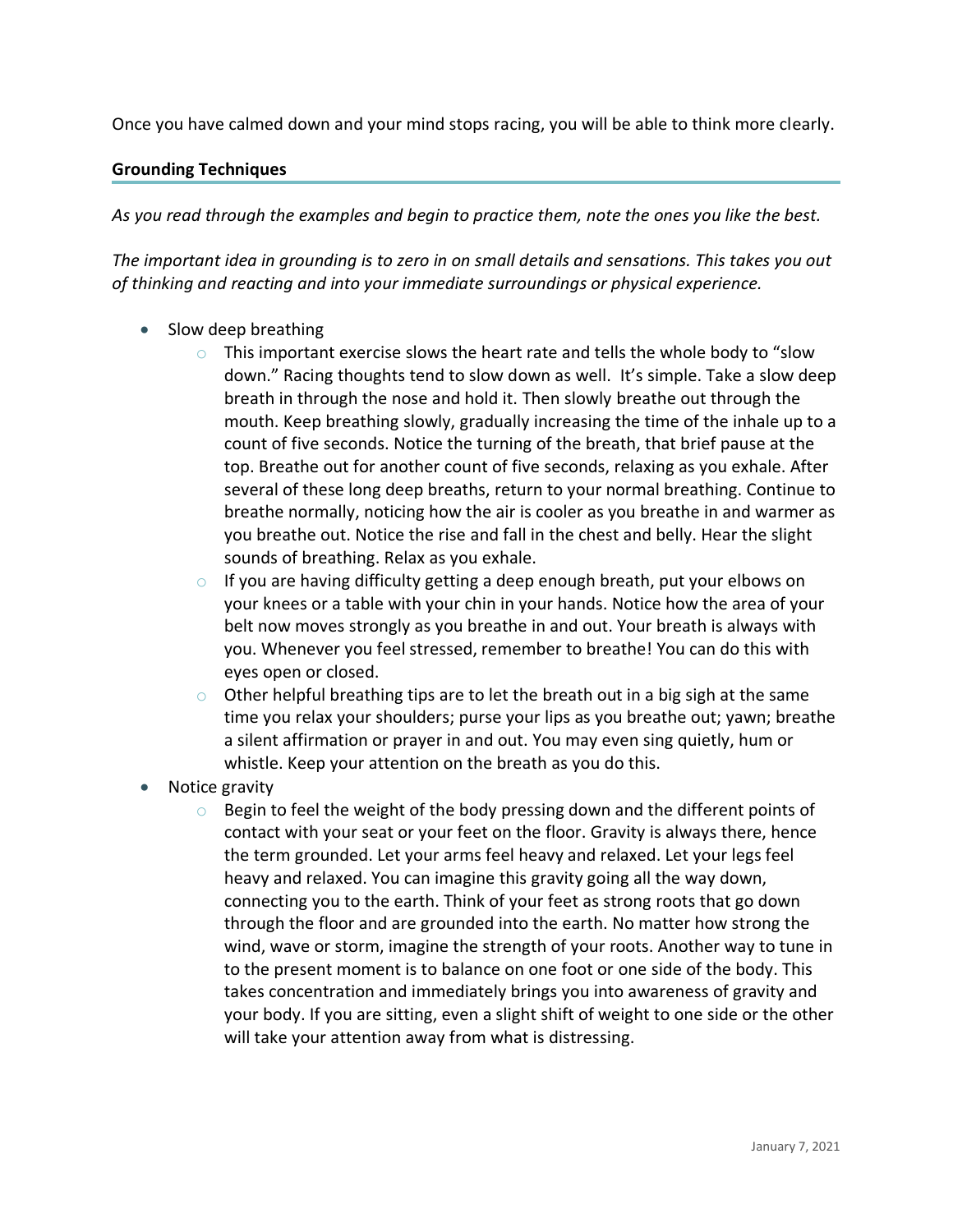- Look around
	- $\circ$  Look away from what is distressing you to something neutral, like the ceiling or the floor, or someone's blue jacket. Mentally describe the neutral object in detail until you are calmer. For example, challenge yourself to think of specific colors, such as crimson, burgundy, indigo, or turquoise, instead of simply red or blue. You may want to bring something with a vibrant color to use for this technique. You can also let your eyes gaze steadily at a point or object for 20 seconds. Still eyes, still mind. If you want to look at the presentation of something distressing, look only briefly or half close your eyes to limit the intensity. Then look back at the neutral or soothing object.
- Listen
	- o Deliberately listen for natural sounds. Are there sounds outside? Are there people shuffling their feet? What else can you hear? Can you bring a portable music player and earphones with you with favorite music? Consider creating a playlist of your favorite, relaxing and calming music.
- Touch
	- $\circ$  Bring your full attention to the sense of touch. Rub or tap your hands together or on the chair, wriggle your toes to feel the inside of your shoes, or touch the texture of your clothing. Tap with two finger tips on the top of your other hand. Place your hand over your heart. Hug yourself. Hold hands with a friend. Put your hands over your face. You may want to bring a small stone, coin or special object you can touch that brings you back to the present moment. You may find touching an ice cube or sipping cold water helpful. Are the things you touch soft or hard? Warm or cool? Focus on the small details of each item, and how it feels to you in the moment.
- Taste
	- $\circ$  Slowly and deliberately eat something small like a raisin, mint, a bit of lemon or something salty. Really taste this small bit of food. Perhaps close your eyes and shut out everything but this taste in this moment. Put your tongue to the roof of your mouth, or against the cheek in the space between your teeth. Sip water, tracking it from lips to tongue, and down your throat, see how far down you can feel it.
- Smell
	- o For some, a scent can be calming and grounding. A small bit of your favorite fragrance on a handkerchief or a bit of scented candle can be used to focus on your sense of smell. Inhale the fragrance slowly and deeply and try to note its qualities (sweet, spicy, sharp, citrusy, and so on).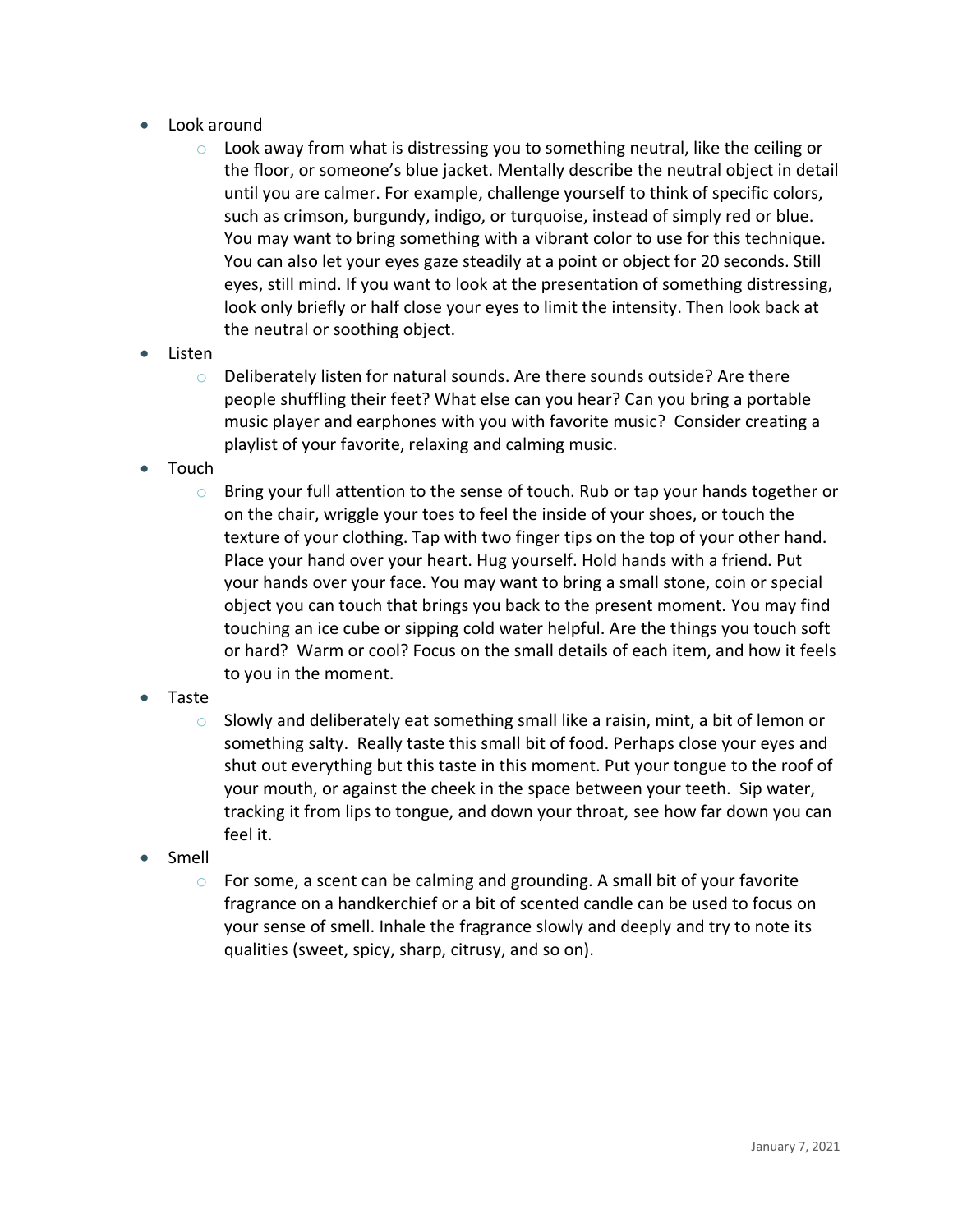## **Become more aware of what is going on inside of you**

- Body scan
	- $\circ$  Tune into your body from head to toe. Are you feeling jumpy, calm or something else? Starting from the top of the head, gently notice any sensation. Is your back straight? Check your shoulders and let them drop if they are tight. Let your teeth part slightly so your jaw can relax. Notice any sensations around your chest. Can you feel your heartbeat? Is it rapid or steady? Does your stomach feel full, or are you hungry? Become aware of your hands all the way down to your fingertips. Scan all the way down to your toes. Are your legs crossed, or are your feet resting on the floor? Let go of any tension as you do this. Wriggle your toes. Are your feet warm or cold? How does the floor feel against your feet? Notice any tingling or tightness. Notice any sense of spaciousness or calm that appears.
- Muscle tense and release
	- o Shrug your shoulders or make a tight fist. Hold for several seconds. Then let go and notice relaxation flowing down your arm and into your fingers. Press your feet hard against the floor. After a few seconds, release and feel relaxation spread through your lower body. Breathe out as you release. Repeat until you feel calmer.
- Stretch and release
	- $\circ$  Stretch out one or both of your arms or legs, or tilt your head to stretch your neck. Focus all your attention on the way the stretch feels. Notice any feeling of relaxation as you release. Breathe out as you relax. Repeat as needed.
- Rag doll
	- o Let go of all tension at once, as if you are a rag doll. Rest until you are ready to go again.
- Move
	- $\circ$  If there is a break in proceedings, do jumping jacks, tippy toes, or pushups against the wall or fast walking around the building. Increasing heart rate and oxygen gets emotion out. While you are exercising, stay focused on your breath. Concentrate on your steps (you can even count them). Notice the rhythm of your footsteps and how it feels to put your feet on the ground. Pay attention to how your body feels with each movement, and when your hands or feet touch the floor or move through the air.

#### **Become more aware of the content of your mind**

*Often we go through life on automatic pilot, reacting, having opinions, saying things that just jump out. We were not aware that we were thinking something until we hear ourselves say it out loud. Becoming more conscious of the content of our thoughts helps control the impact they have on our feelings and reactions.*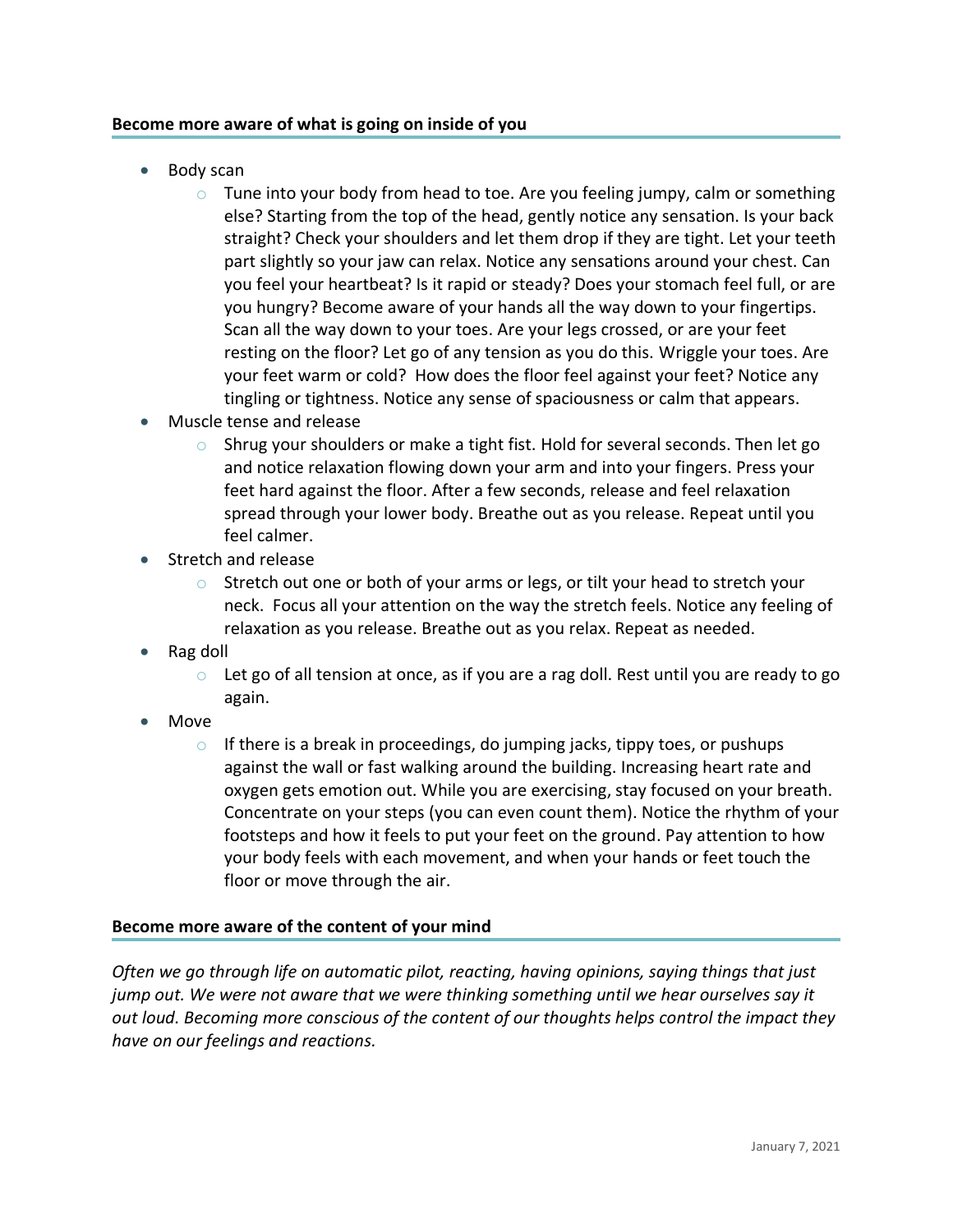- Writing thoughts down brings them into focus
	- $\circ$  Some thoughts increase distress while others are calming. Write down your thoughts in a journal or even on a scrap of paper. This helps you see what thoughts are there, how often a certain thought appears and what feelings go along with it.
	- o Watch out for "catastrophizing" thoughts that start with "What if…?" "What if I am never happy again? What if thing go even worse? What if I get stuck in this bad feeling forever?" "What ifs" focus on the future. Instead, focus on "what is…" Turn your awareness back to the present. You may be feeling a lot of distress but it is easier to deal with just the immediate situation without adding the past and future as well.
- Is there a memory or thought that makes things better?
	- $\circ$  You may want to write down positive thoughts or affirmations to take with you. Examples might be: *I can do this. I can accept help when it's offered. Today, I choose to heal. I am gentle with myself as I heal. I'm surrounded by support, seen and unseen. I*
	- *choose to heal my hurt spirit.*
- Name all the feelings and reactions
	- o You may want to expand your writing by asking, "What are some words that can express or describe how I'm feeling about things right now?"
	- $\circ$  If tears or other reactions happen, allow them to come and go. Your emotion is a sign of your caring. Notice what thoughts or memories are connected to your feelings. If you can, accept your emotions as true in the moment. Say to yourself, "This, too, is here." If the emotion feels overwhelming, remember to breathe, and take note of what triggered the feeling. Let time pass. Shift your attention back to the body.
	- $\circ$  Is there anything else there? Is hope, gratitude, or any positive feeling also present along with the negative feelings?
- Rate the intensity of the feeling
	- $\circ$  Give it a number on a scale from one to ten. Does that number change as you track and describe the feeling?
- Judgments
	- $\circ$  People often judge themselves for having certain feelings. "I should be stronger."
		- "I am so tired of feeling sad and upset. I wish this feeling would go away."
	- $\circ$  Notice these self-critical thoughts without getting caught up in them.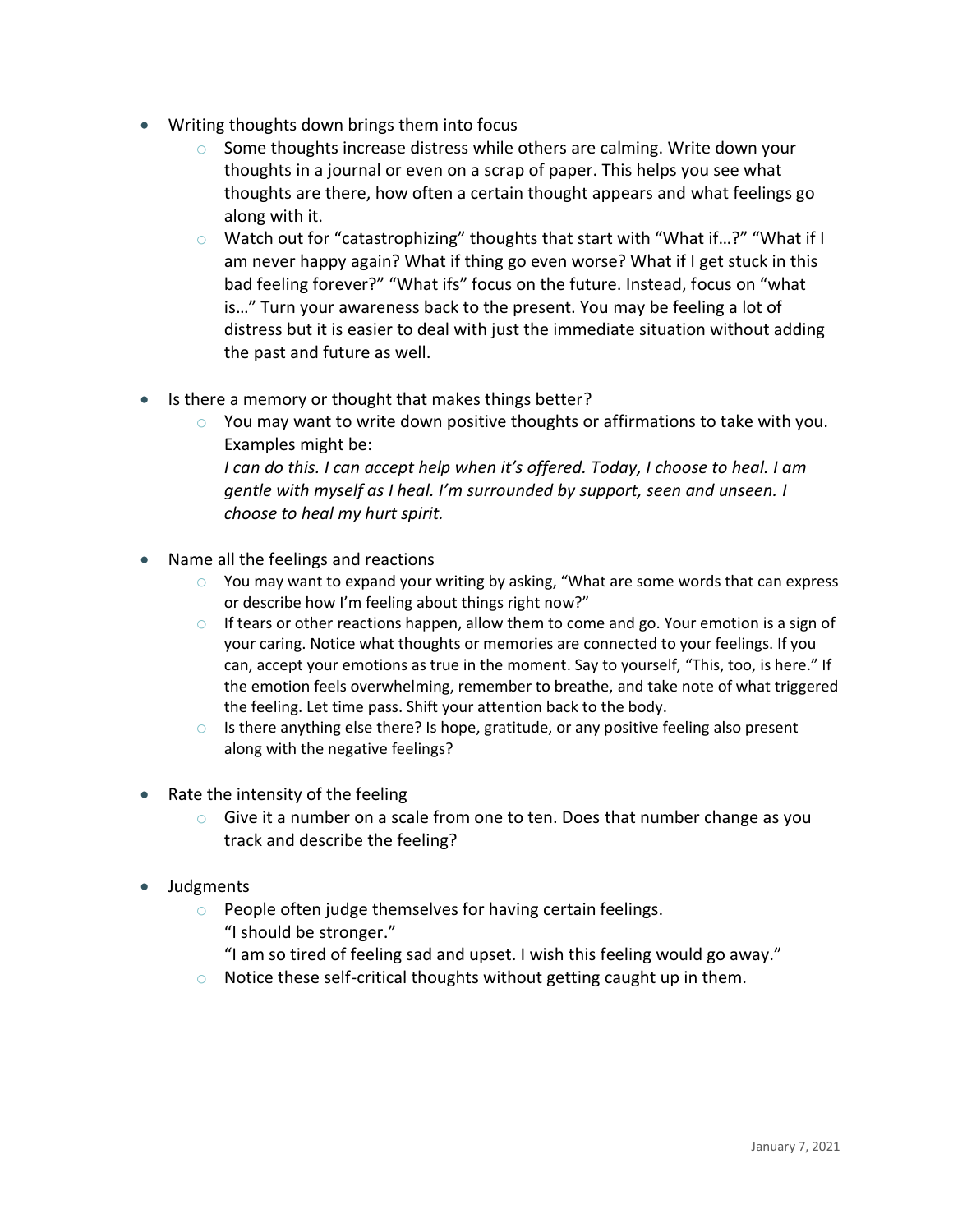• Talk to yourself

"It is okay to not be okay. It is okay to have strong feelings. I can remember to breathe my way through it. If I let time pass, this feeling will pass if I don't feed it."

- "Let me stay in the present moment."
- o Offer yourself positive reassurance and affirmations that you will be ok.
- Make lists
	- o List three favorite things in several different categories, such as foods, trees, songs, movies, books, places, and so on.
	- $\circ$  Write or mentally list four or five things in your life that bring you joy, and briefly visualize each of them.
	- o Keep the list with you for reference.

## **Other Grounding Ideas**

- **Imagine your thoughts as leaves floating on a stream.** They arrive, are present for a while, and then float away. You do not have to do anything but watch them pass.
- **Imagine your thoughts as a song or television show.** Change the channel or turn off the volume — they're still there, but you don't have to listen to or watch them.
- **Use math.** Count backwards from 100. To challenge yourself, count backwards by threes or sevens.
- **Orient to time and place**. "Today is Friday, June 3. It's 10:04 in the morning. I am in Chicago." You can add more specific details until you feel calm, such as, "It's raining lightly, but I can still see the sun. It's 30 minutes until the break time."
- **Plan an activity.** This might be something you do alone or with a friend or loved one. Think of what you'll do and when. Maybe you'll go to dinner, take a walk in a park, see a movie to which you've been looking forward, or visit a special place. Focus on the details, such as what you'll wear, when you'll go, and how you'll get there.
- **Read.** Let your mind go somewhere else in a book, a story or magazine article.
- **Let time pass.** Most emotion comes and goes in waves. Be patient. Wait for the storm to subside.

# **Tune into spiritual and emotional strengths and support**

People get strength from within themselves and from their community. Remember your strengths and resources.

• **Imagine supportive people** standing nearby in loving support. They can be miles away or from the past. Let their caring endure and be present in these difficult times. Picture their faces. Feel their presence. Tune into the love you have known.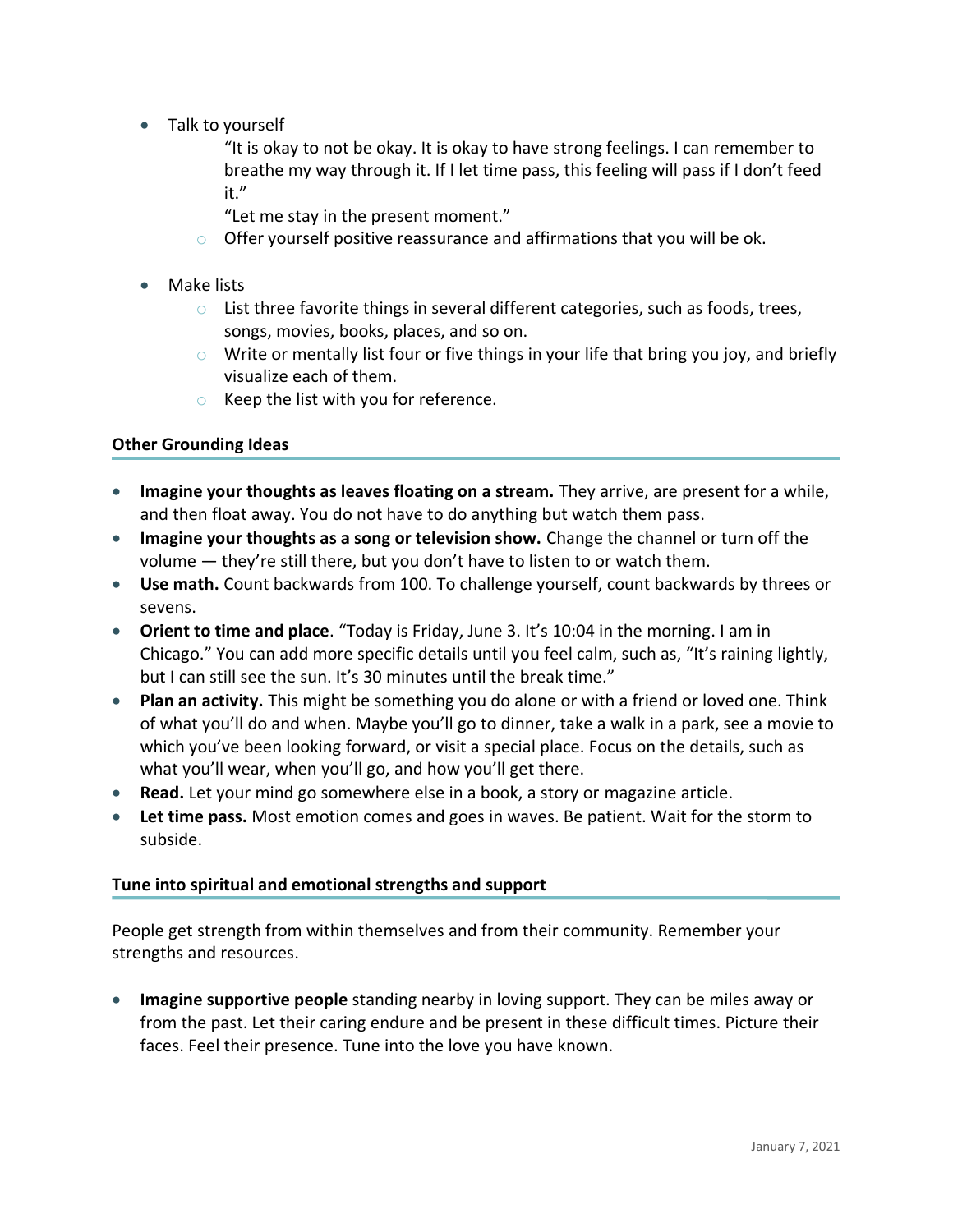- **Imagine the voice or face of someone** who is or was a positive influence in your life. Imagine them smiling at you. Imagine them telling you that the moment is tough, but that you will be ok. Feel their presence with you.
- **Recite** a prayer, mantra or phrase that can soothe, reassure and uplift you. Silently say the words, keeping your focus on its meaning for you.
- **Connect** to whatever Higher Power is meaningful to you. If you are part of a spiritual or supportive community, feel that connection as a network of caring.
- **Become aware of the "Big Picture."** Imagine the Universe in all its complexity and history. You are a significant part of that.
- **Practice gratitude**: List all the things for which you are grateful. You may want to keep a gratitude jar filled with these notes. Pull out a slip of paper when you are feeling shaky; read it and remember all for which you are thankful!
- **Create a safe place image** based on a real or imagined place. It could be in the presence of a religious being, an ideal vacation spot or a place where you have felt safe and secure. Think of the colors you see, the sounds you hear, and the sensations you feel on your skin. Remember the last time you were there. Who were you with, if anyone? What did you do there? How did you feel? Recall that image when you feel stressed. Take yourself back to a place of comfort and solace.
- **Practice self-kindness**. Repeat kind, compassionate phrases to yourself. Say them as many times as you need.
	- "You are a good person."
	- "You're having a rough time, but you'll make it through."
	- "You can move through this pain."
	- "You're trying hard, and you're doing your best."
	- "You'll get through this somehow."
- **Acceptance**. **Acceptance of reality is not** *approval* **of reality.** You may still not like what is going on, and wish it were not happening. Accepting the situation as it is, allows you to plan how to wisely respond. There will be many things out of your control, so it's important and helpful to focus on what you can control.
- **Imagine that you may become a stronger person because of these difficulties.** As a result of great challenge, some people become more aware of their own inner strengths, have closer relationships, are aware of the importance of day to day blessings, or discover new priorities. How have you grown as a result of tragedy?
- **Put it all together.**

Say to yourself:

"Let my arms feel heavy and relaxed. Let my legs feel heavy and relaxed. Let my breathing be gentle and even. Let my mind become calm and quiet. Let me be present in this moment. I can do this."